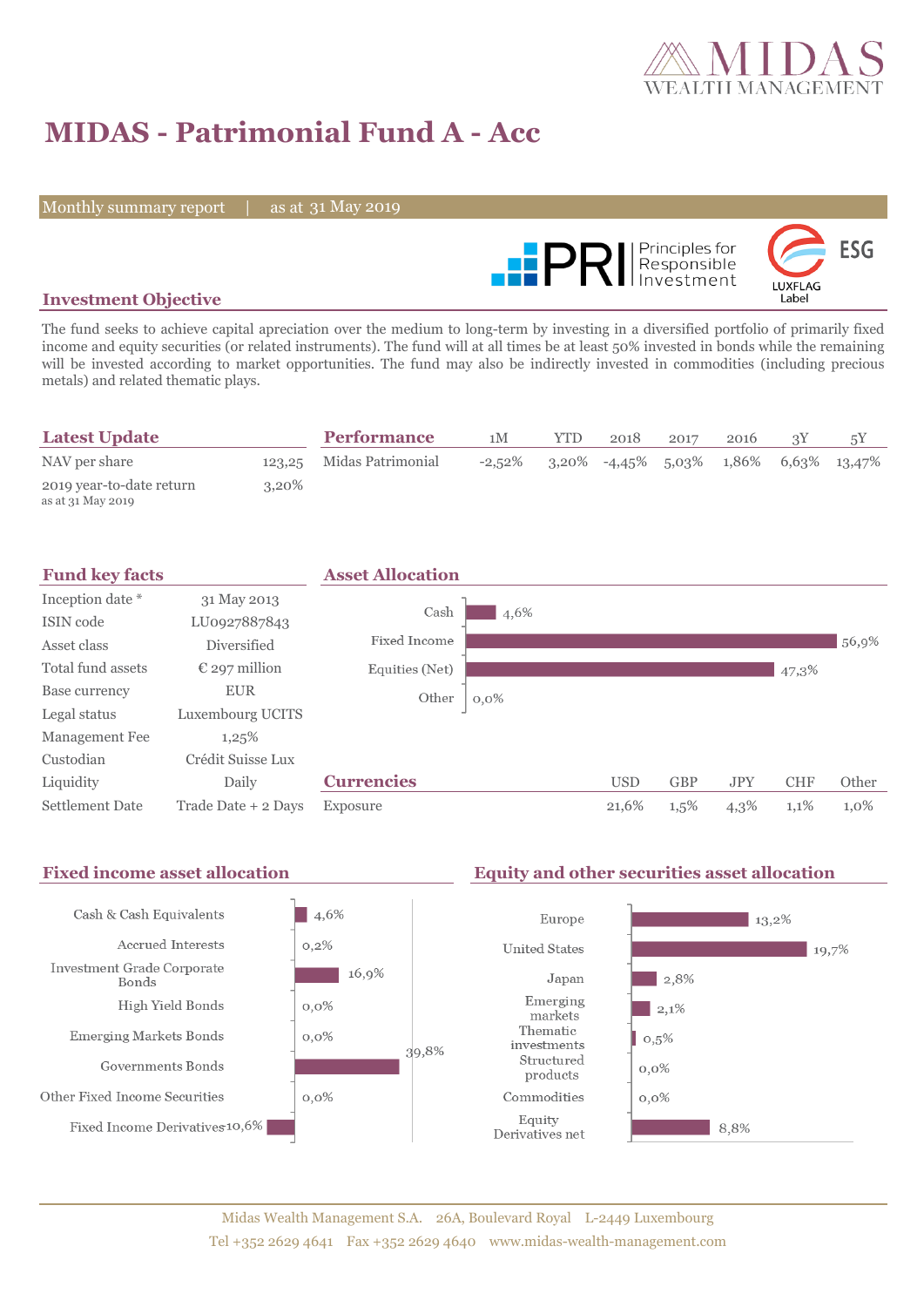

# **MIDAS - Patrimonial Fund A - Acc**

Monthly summary report | as at 31 May 2019

| Top 10 fixed income holdings            | <b>YTM</b> | Rating     | Weight | <b>Fixed income rating breakdown</b> |
|-----------------------------------------|------------|------------|--------|--------------------------------------|
| DEUTSCHLAND REP : DBR 0 1/2 08/15/27    | $-0,3\%$   | <b>AAA</b> | 6,3%   |                                      |
| NETHERLANDS GOVT: NETHER 0 3/4 07       | $-0,1%$    | AAA        | 3,6%   | AAA<br>32,6%                         |
| BOTS: BOTS 0 02/14/20                   | $0.0\%$    | <b>BBB</b> | 3,4%   | AA<br>16,5%                          |
| EUROPEAN INVT BK : EIB o $3/8$ 07/16/25 | $-0,2%$    | AAA        | 2,8%   | $9,1\%$<br>А                         |
| AGENCE FRANCAISE : AGFRNC 0 1/8 11/1!   | $-0,2%$    | AA         | 2,7%   | <b>BBB</b><br>36,1%                  |
| BTPS: BTPS 2 02/01/28                   | 2,2%       | <b>BBB</b> | 2,7%   | BB<br>$0.0\%$                        |
| ALLIANDER: ALLRNV 07/8 04/22/26         | $0,3\%$    | $AA-$      | 2,1%   | 1,8%<br>В                            |
| SPANISH GOV'T: SPGB 1.6 04/30/25        | 0,1%       | $BBB+$     | 1,9%   | <b>CCC</b><br>$0,0\%$                |
| DEUTSCHLAND REP: DBR 11/4 08/15/48      | 0,4%       | AAA        | 1,4%   | <b>NR</b><br>3,9%                    |
| ASFINAG : ASFING 0 1/4 10/18/24         | $-0,2%$    | $AA+$      | 1,4%   |                                      |
|                                         |            |            |        |                                      |

| Top 10 equity holdings<br>Sector |                            | Weight  | <b>Equity sector breakdown</b>        |                    |
|----------------------------------|----------------------------|---------|---------------------------------------|--------------------|
| PEPSICO INC                      | <b>Consumer Staples</b>    | $0,9\%$ | <b>Consumer Discretionary</b>         | 13,2%              |
| <b>MICROSOFT CORP</b>            | Information Technolog 0,9% |         | Consumer Staples                      | $11,5\%$           |
| VISA INC                         | Information Technolog 0,8% |         | Energy                                | 6,3%               |
| <b>JOHNSON &amp; JOHNSON</b>     | <b>Health Care</b>         | 0,8%    | Financials                            | 14,0%              |
| <b>MEDTRONIC PLC</b>             | <b>Health Care</b>         | 0,8%    | Health Care                           | $15.3\%$           |
| <b>APPLE INC</b>                 | Information Technolog 0.8% |         | Information Technology<br>Industrials | 14,3%              |
| <b>FREY</b>                      | <b>Real Estate</b>         | 0,8%    | Materials                             | $9,0\%$<br>$4,1\%$ |
| <b>RAYTHEON COMPANY</b>          | Industrials                | 0,8%    | <b>Communication Services</b>         | 6,7%               |
| AMAZON.COM INC                   | Consumer Discretionar 0,7% |         | Utilities                             | $1,5\%$            |
| ALIBABA GROUP HOLDING-SP ADR     | Consumer Discretionar 0,7% |         | Real Estate                           | 4,3%               |

### **Top 5 funds and other holdings**

| Amundi Japan TOPIX ETF | 2,8% |
|------------------------|------|
| Quaero Bamboo          | 1,4% |